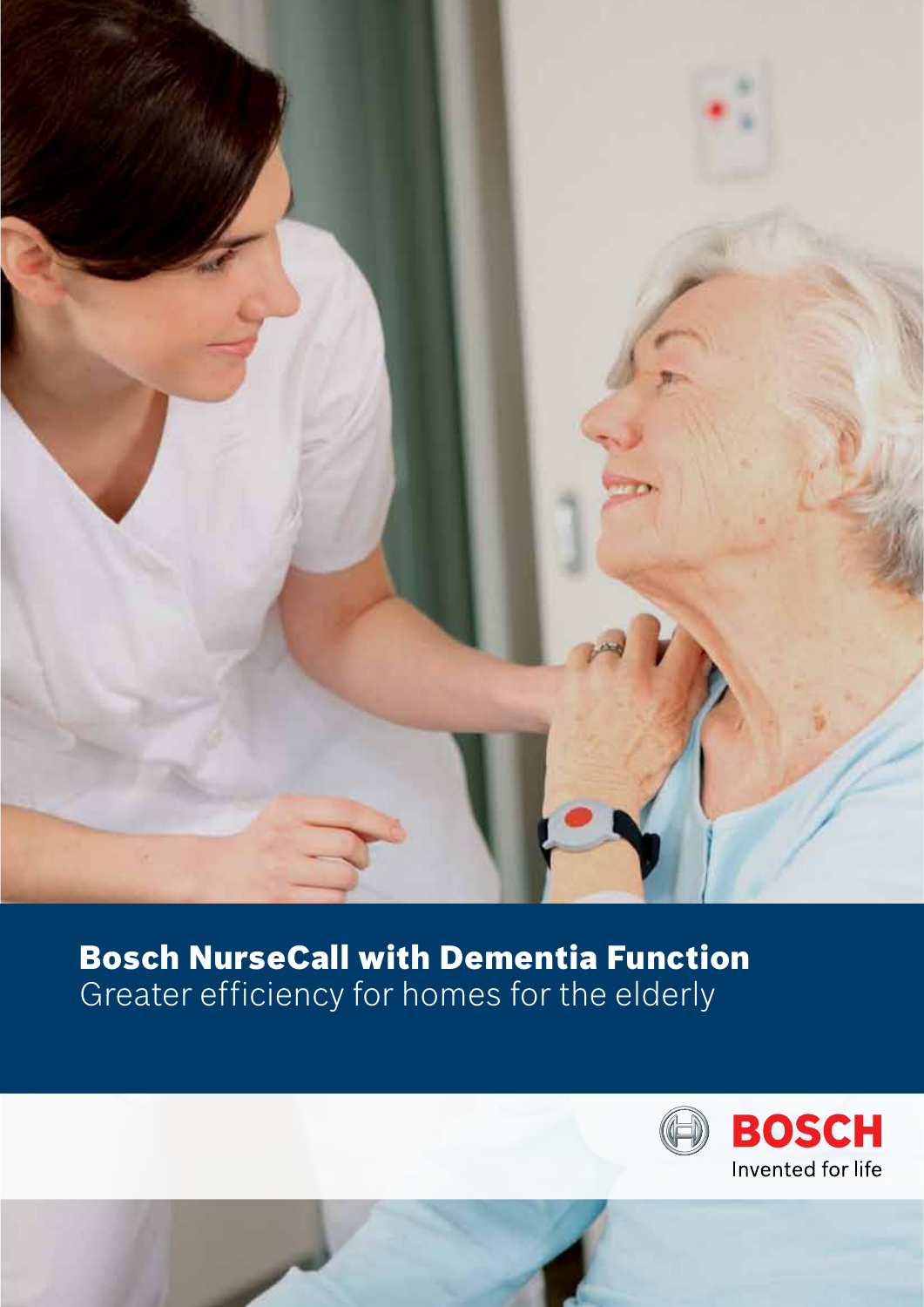

### Safety in Homes for the **Elderly:** A Major Challenge

Running or equipping nursing and residential care homes for the elderly faces you with the challenge of reconciling many conflicting aims. Resources such as staff and funding are finite – yet you have to ensure the best possible care and safety.

On the one hand, residents – including dementia patients – want and need the freedom to move around despite their physical and mental limitations. They deserve that much quality of life. On the other, it is crucial to ensure their safety. How can this be done without unacceptably restricting them? Another conflict is that while immediate assistance must be provided when emergencies occur, a high personnel-to-patient ratio incurs exorbitant costs.

#### **What's the Solution?**

How can you ensure the safety of residents and patients without unnecessarily constraining them? Cable-based systems are resource-intensive to install and can make it necessary to close down entire wards while the work is in progress. Is there a cost-effective solution that involves discreet wireless devices and reliable, efficient technology? One that also lets you add monitoring of dementia patients at any time if required?

Yes, there is! NurseCall from Bosch is the system you've been waiting for – a future-proof investment with diverse benefits.

#### **Deploy Staff More Efficiently**

From the perspective of homes for the elderly, the major benefit of NurseCall from Bosch is that it reduces burdens on nursing staff – thus significantly reducing the need for personnel. A call forwarding system is easy to integrate. This lets staff roam freely and use their wireless handsets to make internal calls. If a patient triggers an alarm, the display immediately shows where to find them.

#### **Prevent Dementia Patients from Getting Lost**

The integrated dementia solution is an added plus: if a geriatric patient wanders past a defined perimeter, a signal is automatically sent to the on-duty nurse. The signal is suppressed when patients leave escorted by authorized staff.

#### **Avoid Inconvenience**

The wireless Bosch NurseCall system is extremely simple and straightforward to install in a minimum of time. This is an advantage both in new facilities and when modernizing or extending existing call systems.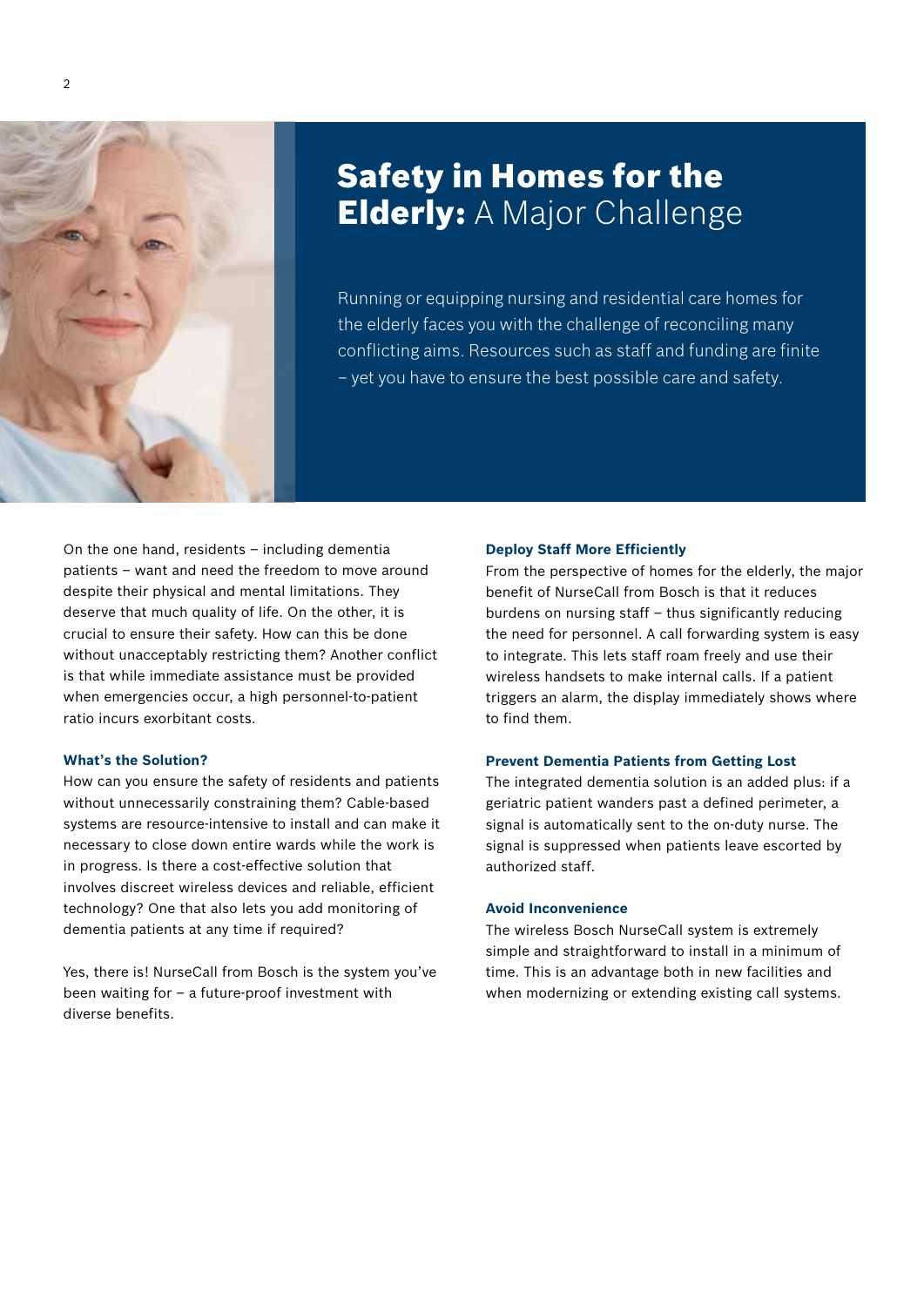













Main unit Wall transmitter N46 Radio receiver LE10 Wrist transmitter S37/S37L Accompany transmitter S37E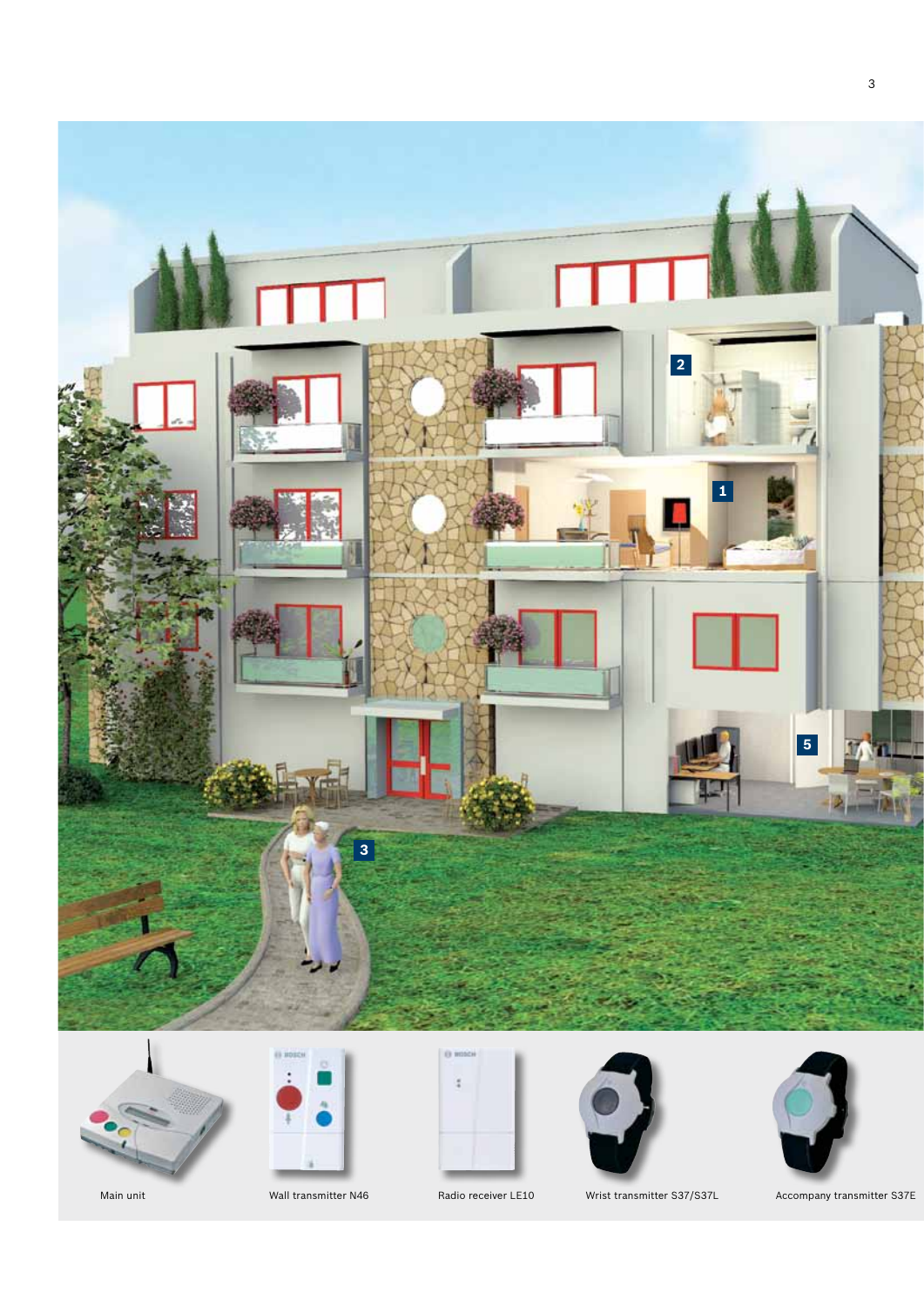



Wireless pullcord

### The NurseCall System from Bosch

enables the best possible care and quality of life.



Patients can call for immediate attention by pushing the button on the wrist transmitter. The batteries are easy to replace, which minimizes maintenance costs and time.



This IP67-compliant waterproof wrist transmitter is comfortable to wear, so users won't be tempted to take it off. The result: comfort and security at all times.



Accompany function: when a patient wearing a dementia transmitter is accompanied by a staff member, the system recognizes that they are in safe hands and suppresses the alarm.



If a dementia patient wanders off unaccompanied, their wrist transmitter instantly triggers an alarm so staff can take action.



The main unit includes an alarm tracking function. It also clearly indicates the alarm type and prioritizes alarms based on where they originate. This helps staff provide the best possible care. The unit is also very easy to program, and interfaces with all common paging systems such as ESPA, DECT, and POCSAG.



The wireless Bosch NurseCall system is quick and simple to install and expand as required without disrupting everyday routines or causing any noise, dirt, or other inconvenience for residents or caregivers. You can also easily add the Bosch NurseCall system to an existing system and only use the dementia function.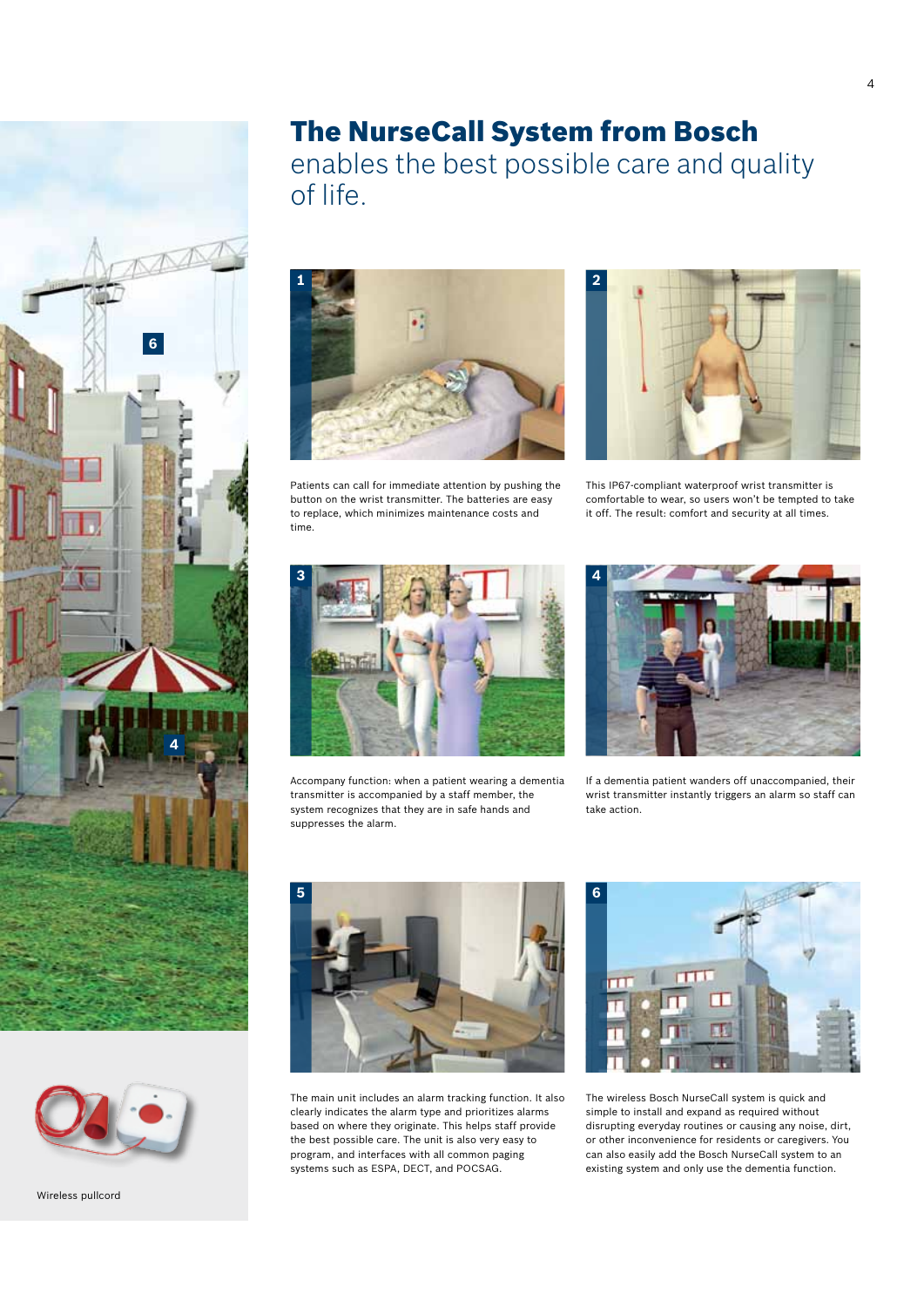

# People in homes for the elderly want the best possible care and quality of life.

Bosch makes this possible with NurseCall. It gives patients and residents the reassuring feeling of being safe and properly cared for. If they require assistance, they only need to press a button to call a caregiver.

Patients with dementia can also be allowed to move about more freely. This enhances their quality of life because they get more exercise and can easily socialize. And if they leave the premises, this is immediately noticed before they can get into trouble.